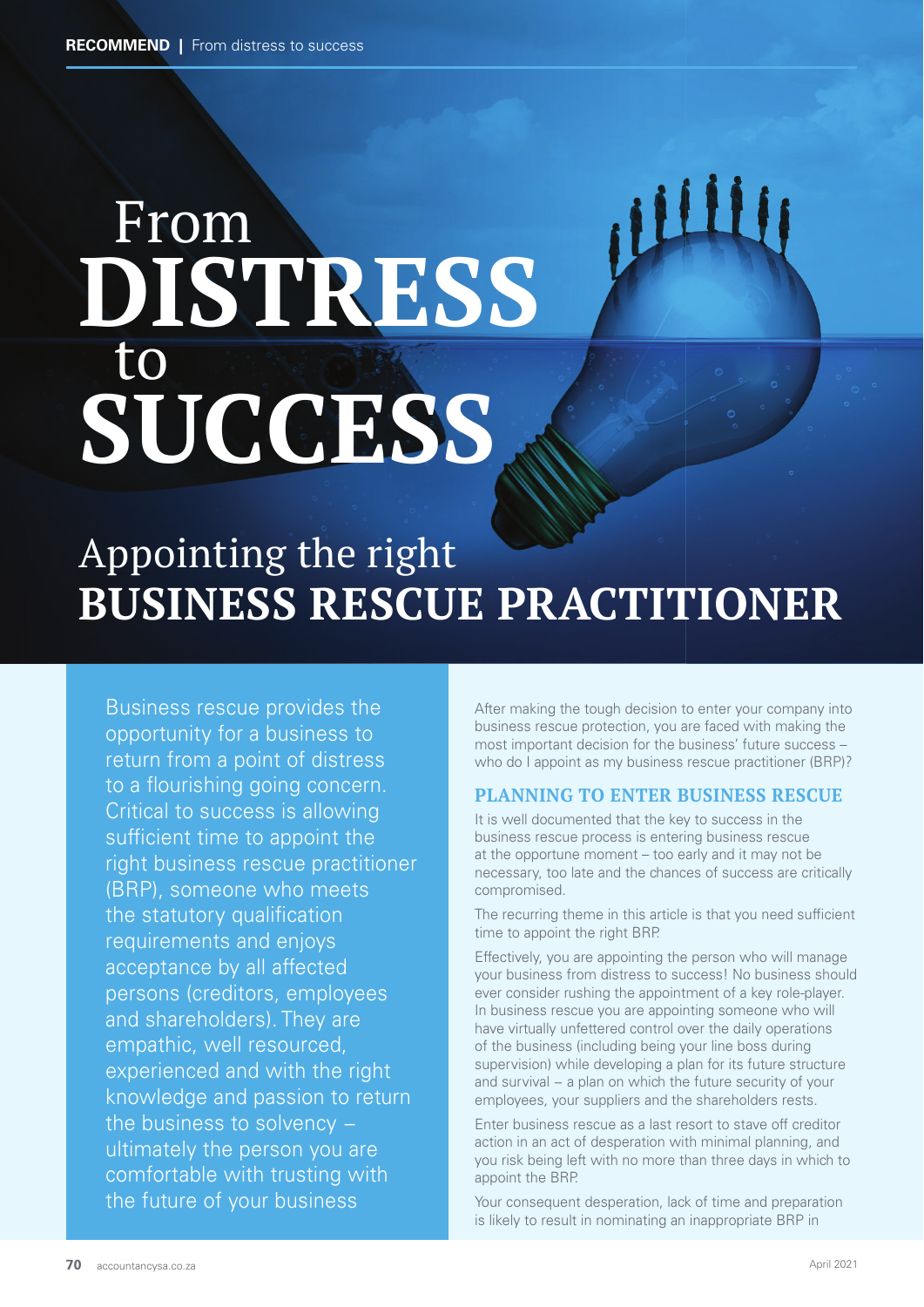## $66$

It is well documented that the key to success in the business rescue process is entering business rescue at the opportune moment – too early and it may not be necessary, too late and the chances of success are critically compromised

terms of the requirements for running the business, with terms of appointment not negotiated in the business' best interests. This may also possibly expose you to attack by the other affected parties, leading to either their nominee being appointed, or the process being terminated and the company entering liquidation.

The investigation into business rescue should include identifying your potential BRP. As with any key appointment, I believe you should:

- List the deliverables
- Identify the competencies required in the appointee
- Consider the Companies Act 71 of 2008 rules surrounding the appointment of a BRP
- Identify and secure the person to be appointed

I will explore general considerations under each of these topics but am aware that no two matters are the same and you would need to add or remove considerations under each of the first two points based on your specific circumstance. Importantly, you need to decide which considerations are critical, which are important and which are merely a 'nice to have' – this will ensure that you identify the best match to the business' needs and circumstances.

#### **WHAT ARE THE BRP'S DELIVERABLES?**

On the surface this may seem obvious, but you have to consider and be prepared for all eventualities.

Below is an abbreviated listing of generic deliverables in what I believe should be the company's order of priority:

- 1 Return the company to solvency!<br>2 Develop a plan that ensures the c
- Develop a plan that ensures the company's future as a going concern.
- 3 Ensure that they have the support of sufficient affected persons to pass the business rescue plan.
- 4 Manage the business throughout the business rescue process.
- 5 Implement the business rescue plan and exit this in as short a time as is possible.
- 6 Ensure employees and creditors commit to the business rescue plan through open consultation.
- 7 Implement the business rescue plan in a manner that creates harmonious relationships with all affected persons.
- 8 Protect and build the company's brand.
- 9 If a business rescue plan cannot be devised achieving 1 and 2 above, then manage the process of closing down the business to the maximum benefit of all affected persons.

Below are three considerations which, while of concern to directors, I do not believe should influence the choice of BRP:

- 1 Can the business afford the BRP? The fee structure will be an aspect of the initial discussions with the BRP and play an important role in their deciding whether or not the business can be rescued through their management and consequently considering remuneration options.
- 2 Will the directors continue to have a job?
- 3 Will the directors be protected from third parties and potential reckless trading actions?

In respect of the latter two points, I believe the BRP can only commit to carrying out their statutory duties to the benefit of all affected parties, which may well include reporting the directors' actions. If these matters are raised by the directors, it should serve as a red flag concerning the directors' intentions and potential co-operation during the business rescue process to the BRP.

#### **WHAT SKILLS SET SHOULD YOUR BRP POSSESS?**

This is a very difficult question to answer generically – below is my view on a potential order of priority. It is important to note that this list excludes the statutory minimum requirements detailed later as they as nonnegotiable – the below considerations are used to choose from amongst a pool of qualified practitioners:

- 1 A proven track record as BRP or as a turnaround consultant
- 2 Experience of operating a business and preferably expertise within your company's niche
- Knowledgeable of the legal requirements surrounding a business rescue and due to the sector becoming increasingly litigious, aligned to specialist lawyers
- 4 The time available to dedicate to the business rescue process and if they will be delegating duties to employees, you need to be as comfortable with their expertise as you will be working with the BRP!
- 5 Strong negotiating skills
- 6 Emotional intelligence and the ability to deal with the affected persons with empathy